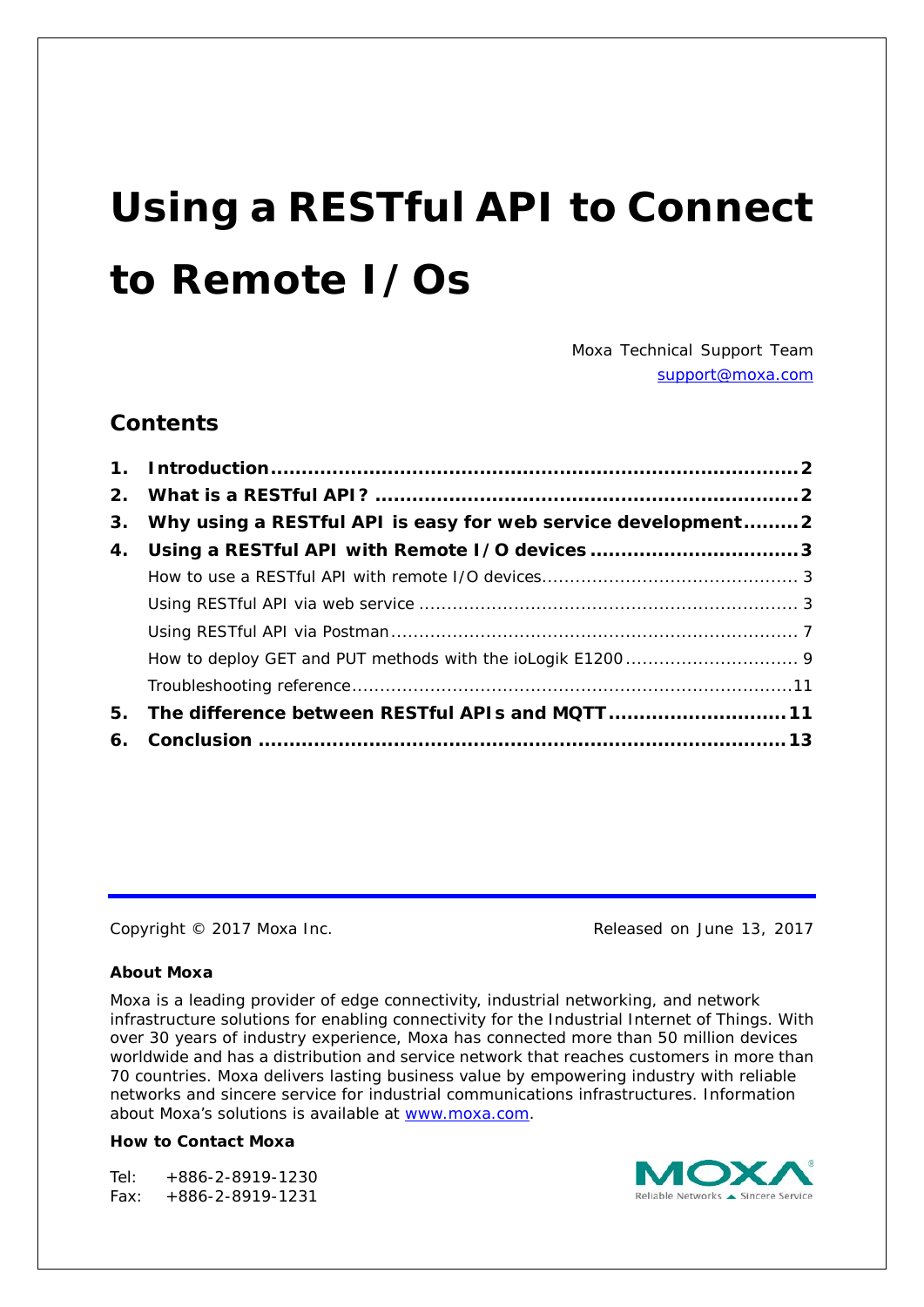### <span id="page-1-0"></span>**1. Introduction**

The latest firmware versions of ioLogik E1200 series products support a RESTful API protocol. In this tech note, we explain what a RESTful API is, why using a RESTful API is easy for web service development, and show how to implement a RESTful API for IIoT applications.

RESTful API functionality can only be implemented if the latest firmware and utility versions have been installed on your ioLogik E1200 product. Refer to the information listed below for details:

#### **Firmware**

- ioLogik E1210 V2.5 (std. version)
- ioLogik E1211 V2.4 (std. version)
- ioLogik E1212 V2.5 (std. version)
- ioLogik E1213 V2.6 (std. version)
- ioLogik E1214 V2.5 (std. version)
- ioLogik E1240 V2.4 (std. version)
- ioLogik E1241 V2.5 (std. version)
- ioLogik E1242 V2.5 (std. version)
- ioLogik E1260 V2.5 (std. version)
- ioLogik E1262 V2.5 (std. version)

#### **Utility**

• ioSearch V1.15 (std. version)

# <span id="page-1-1"></span>**2. What is a RESTful API?**

A RESTful API is an API that is based on REST (REpresentational State Transfer) principles. A RESTful API provides programmers with convenient programming functions for transmitting data back and forth between web resources residing at various network locations.

# <span id="page-1-2"></span>**3. Why using a RESTful API is easy for web service development**

Since RESTful APIs communicate via HTTP (HyperText Transfer Protocol) and are a standard means of web communication, they play an important role in IIoT (Industrial Internet of Things) applications. RESTful APIs are suitable for cross-application and cross-device topologies due to the large number of frameworks, drivers, and other resources that leverage the HTTP protocol. With the high degree of accessibility and convenience RESTful APIs provide to web connectivity, they have become one of the best options for IIoT device-to-cloud communications.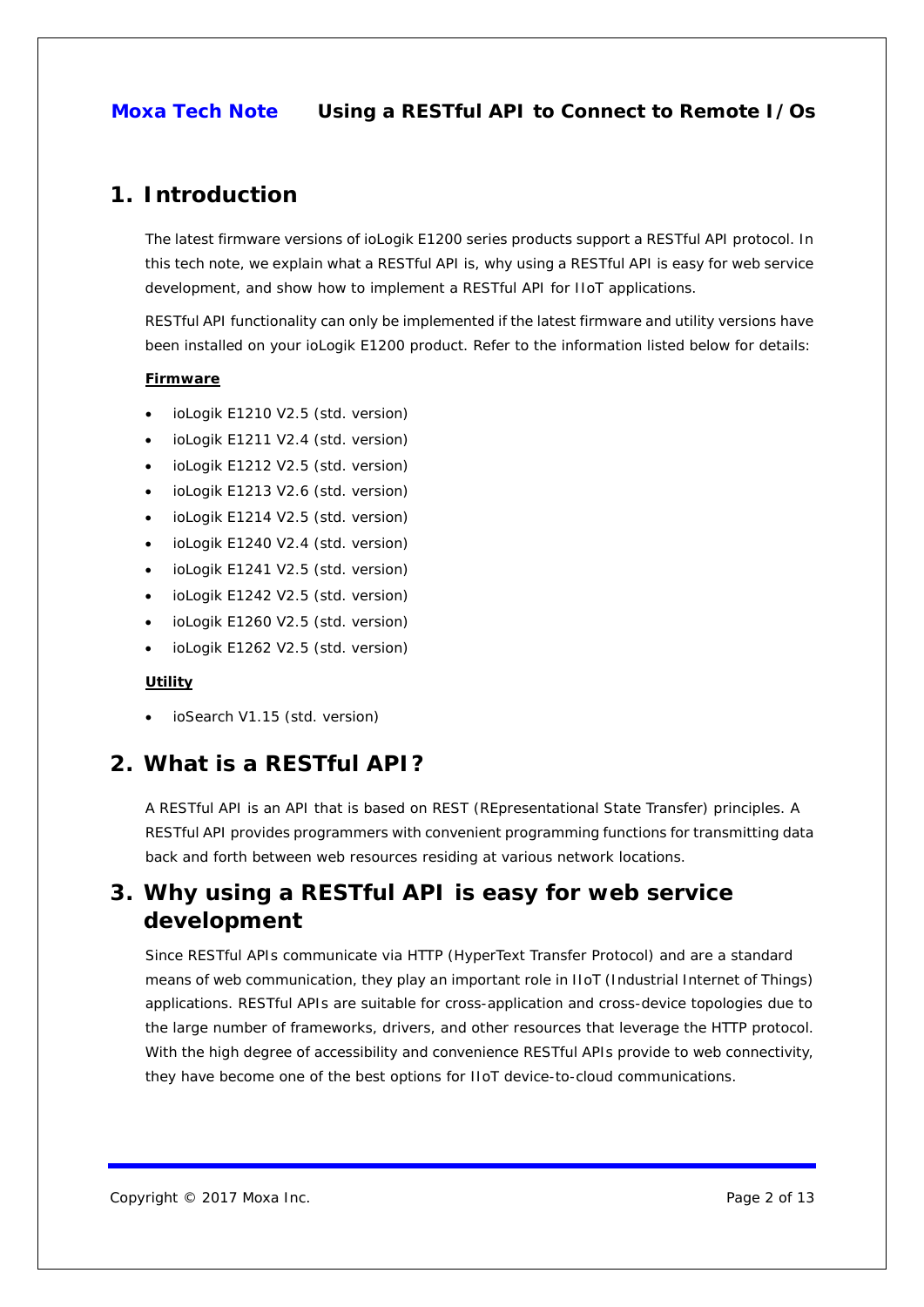A RESTful API can be used to turn an ioLogik E1200 series product into an IoT device. Users will be able to monitor production lines, check machine status, and receive active alarm messages quickly—anytime, anywhere. Furthermore, it is easy to connect ioLogik E1200 series products to the Microsoft Azure cloud with the aid of Moxa's MX-AOPC UA Server and MX-AOPC UA Logger.

A RESTful API can reduce the need for specialized gateway hardware, protocol converters, and middleware. Not only are RESTful APIs easy for IT experts to use since they are already familiar with HTTP, RESTful APIs can also be used by automation engineers, who are generally more familiar with OT protocols. From the automation engineer's point of view, RESTful APIs are an ideal tool for connecting legacy industrial devices to the Internet.

# <span id="page-2-0"></span>**4. Using a RESTful API with Remote I/O devices**

#### <span id="page-2-1"></span>**How to use a RESTful API with remote I/O devices**

Since RESTful APIs are based on HTTP, they are highly compatible with a variety of programming languages (including C# and JavaScript). Consequently, you do not need to learn a new programming language to communicate with Moxa's ioLogik E1200 products. The RESTful API's GET method makes it easy for IT professionals to get data, and the PUT method allows you to easily change the configuration and/or status of your devices.

The following examples give step-by-step instructions on how to use a web service or Postman to PUT and GET data.

#### <span id="page-2-2"></span>**Using RESTful API via web service**

The example uses the Windows 7 OS, with the server configured as follows:

- Note.js: v5.3.0
- Express: v4.15.0

The following flowcharts illustrate how only four steps are needed to implement the GET and PUT methods.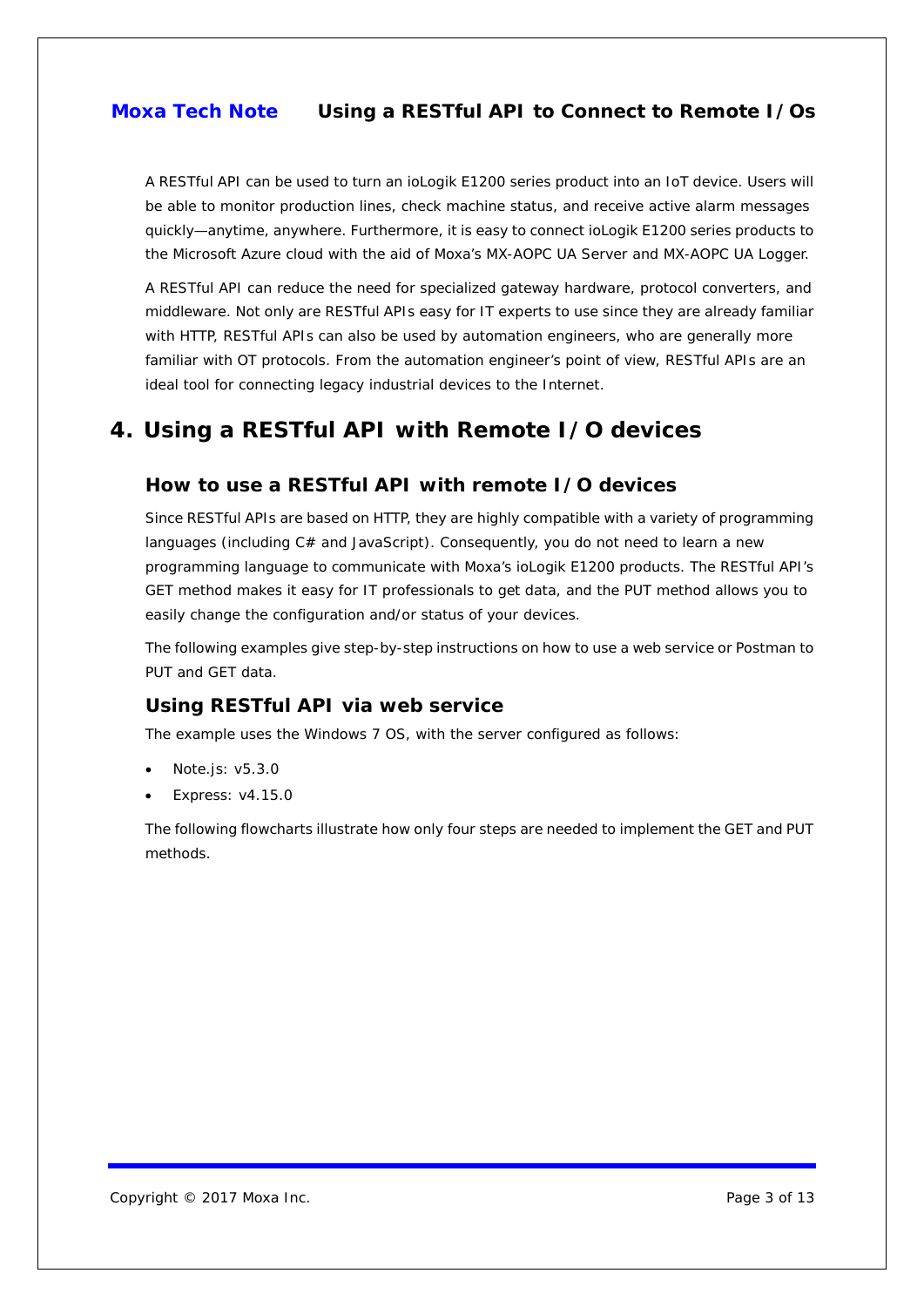

#### **GET: 4 steps (status updated at regular intervals)**

# **GET Request**



**PUT: 4 steps (triggered by command)**

# **PUT Request**



1. GET request: The server sends RESTful API GET requests to the ioLogik E1200 to get information.



PUT request: The server sends RESTful API PUT requests to the ioLogik E1200 to change information.

Copyright © 2017 Moxa Inc. **Page 4 of 13**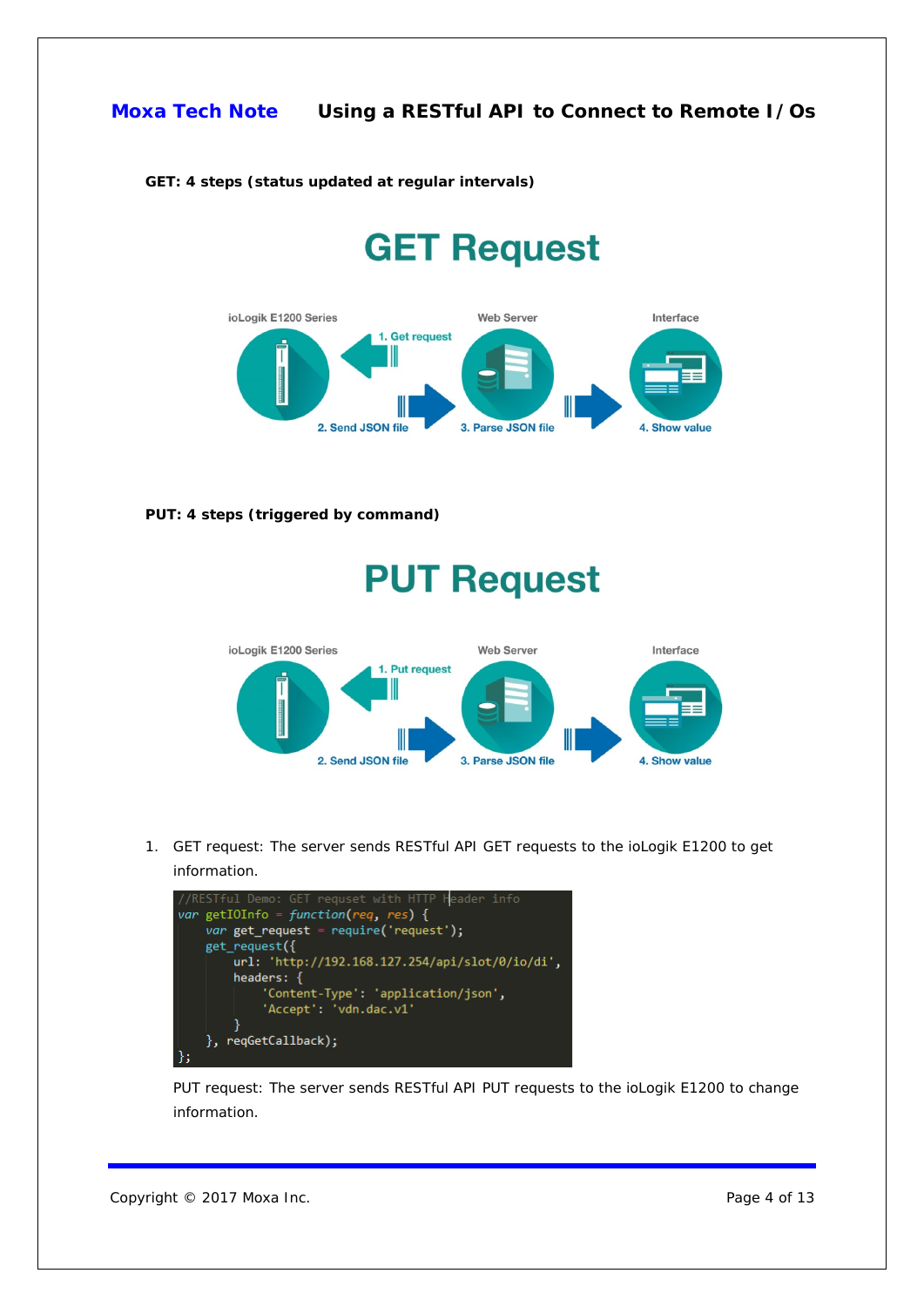

- **Note:** When sending requests, headers should be included to ensure that the RESTful API is implemented successfully. Headers should include the following information:
	- > Accept: vdn.dac.v1
	- > Content-Type: application/json
- 2. Send JSON file: The ioLogik E1200 sends a response to the server in JSON format.
- 3. Parse JSON file: The content is parsed and saved by the server.



Copyright © 2017 Moxa Inc. **Page 5 of 13**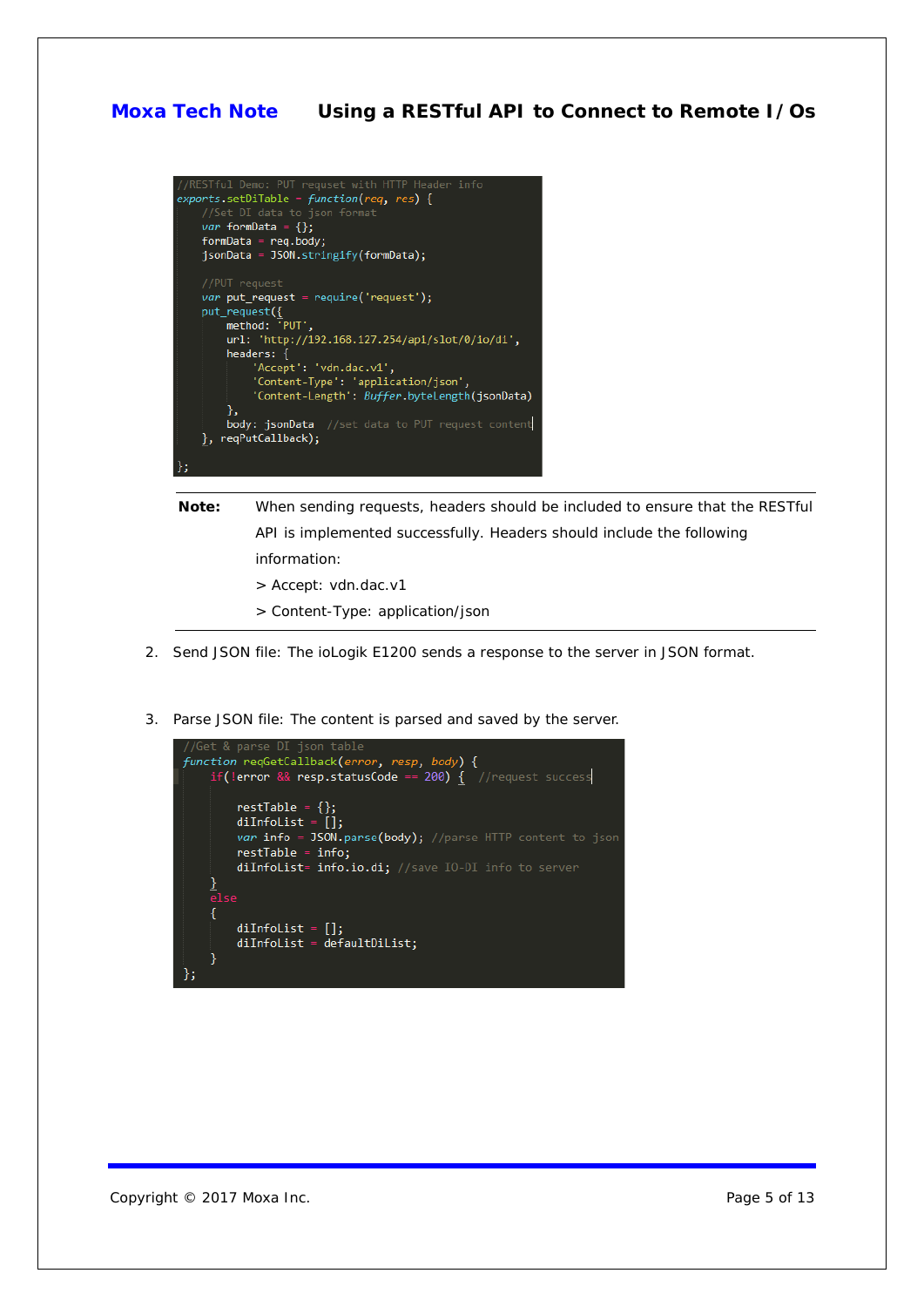4. Show value: The information can be displayed in various interfaces. Here, we take a web browser as an example:

GET: Show current I/O status



| Index  |                     |            |  |
|--------|---------------------|------------|--|
| Mode   | <b>Counter Mode</b> |            |  |
| Status | <b>START</b>        | Start Stop |  |

PUT: The counter status will be changed from STOP to START.

| Group |
|-------|
|-------|

 $DI-00$ 

| Index         |                     |            |  |
|---------------|---------------------|------------|--|
| Mode          | <b>Counter Mode</b> |            |  |
| <b>Status</b> | <b>STOP</b>         | Start Stop |  |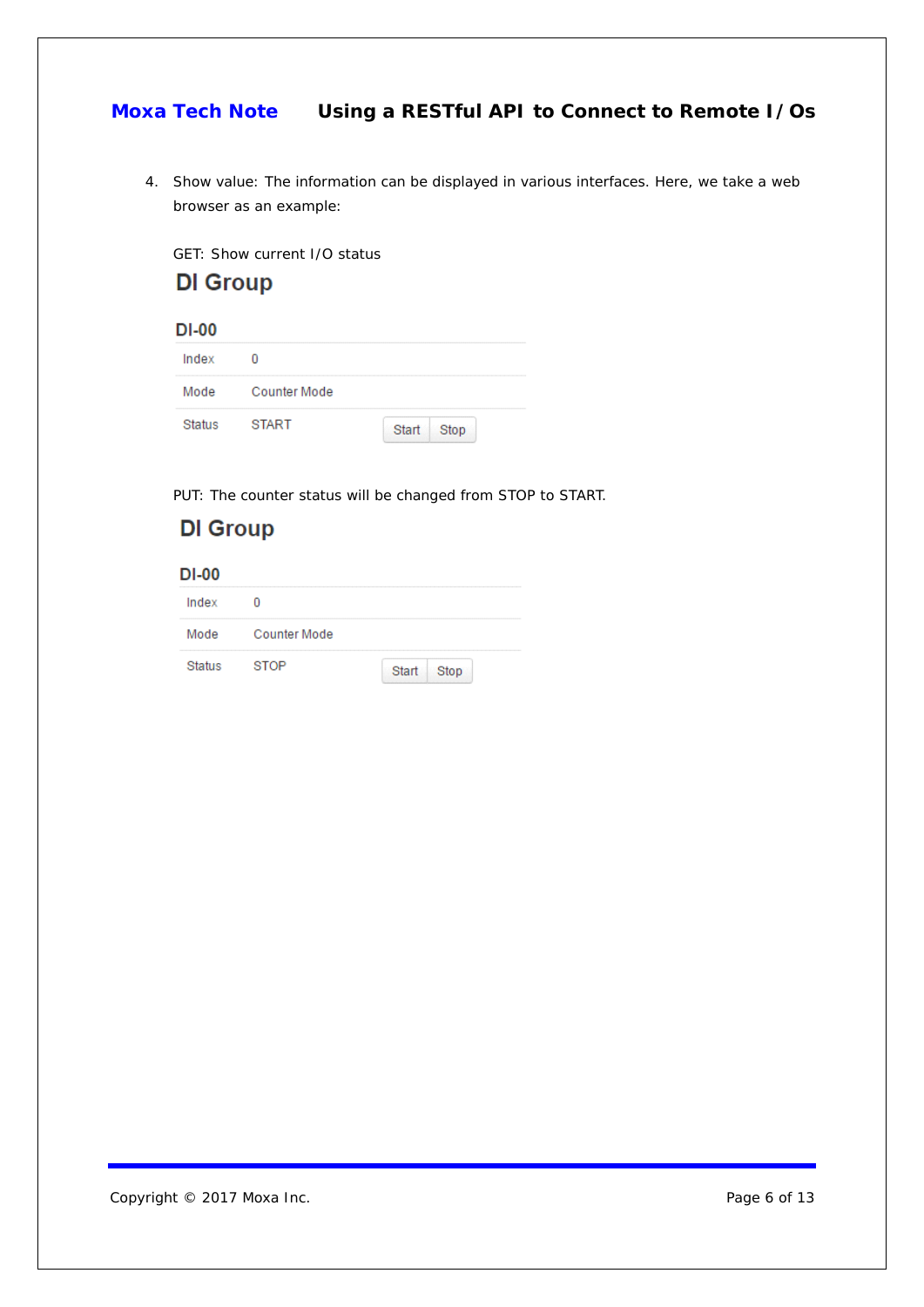#### <span id="page-6-0"></span>**Using RESTful API via Postman**

As an alternative, test tools offer another, easier solution. Postman, for example, is an application that helps users build, test, and document APIs. Step-by-step procedures on how to use Postman are described below:

#### **Introduction to Postman**

In the example illustrated below, Postman is the master and the ioLogik E1200 is the slave. We first explain how to set up Postman, and then explain how to deploy GET and PUT methods to get data from, and change data in, the ioLogik E1200.



IP address: 192.168.127.100

IP address: 192.168.127.254



#### **How to set up Postman**

- 1. First, check the type of data your product is transmitting (e.g., DI, relay, or RTD).
- 2. Refer to Chapter 3 of the ioLogik E1200 series user's manual to enable the RESTful API.
- 3. Open Postman, and use the tabs near the top to create a **GET example** and **PUT example**.



4. Select the GET method on the GET example tab, and select the PUT method on the PUT example tab.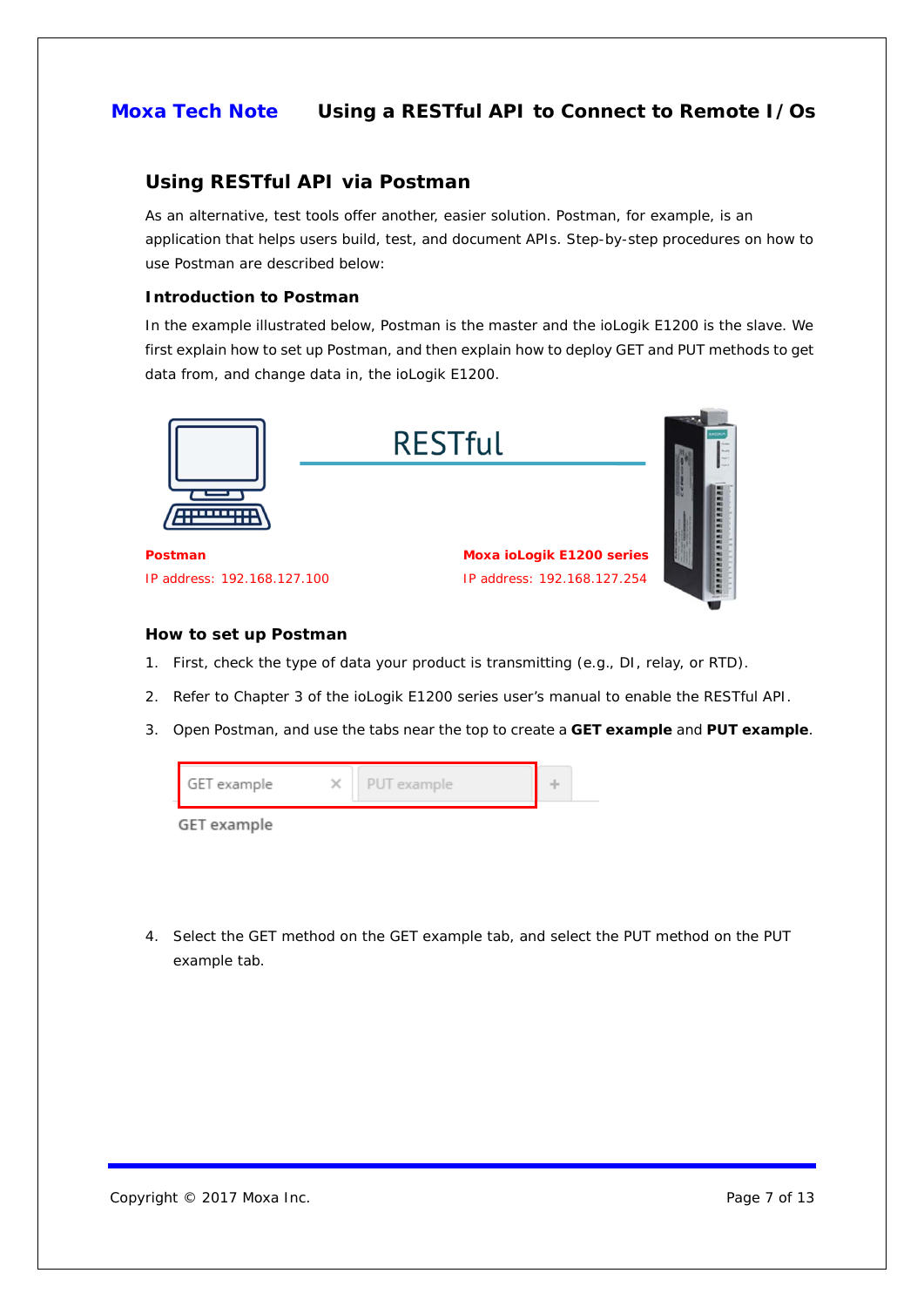| GET Y         | 192.168.127.254/api/slot/0/io/di |  |                                           |  |  |
|---------------|----------------------------------|--|-------------------------------------------|--|--|
| GET           |                                  |  | Headers (2) Body Pre-request Script Tests |  |  |
| POST          |                                  |  |                                           |  |  |
| PUT           | ype                              |  |                                           |  |  |
| PATCH         |                                  |  |                                           |  |  |
| <b>DELETE</b> |                                  |  |                                           |  |  |
| COPY          |                                  |  |                                           |  |  |
| <b>HEAD</b>   |                                  |  |                                           |  |  |
| OPTIONS       |                                  |  |                                           |  |  |
| LINK          |                                  |  |                                           |  |  |
| <b>UNLINK</b> |                                  |  |                                           |  |  |
| PURGE         |                                  |  |                                           |  |  |
| LOCK          |                                  |  |                                           |  |  |
| UNLOCK        |                                  |  |                                           |  |  |
| PROPFIND      |                                  |  |                                           |  |  |
| VIEW          |                                  |  |                                           |  |  |

- 5. Click **Headers** on the menu bar and then create the following content:
	- Content-Type: application/json
	- Accept: vdn.dac.v1

| $PUT \vee$    | 192.168.127.254/api/slot/0/io/di |  |                                 |                  | Params |   |           |
|---------------|----------------------------------|--|---------------------------------|------------------|--------|---|-----------|
| Authorization | Headers (2)                      |  | Body • Pre-request Script Tests |                  |        |   |           |
| Accept        |                                  |  |                                 | vdn.dac.v1       |        | Ξ | $\times$  |
| Content-Type  |                                  |  |                                 | application/json |        | Ξ | $\propto$ |

**Note:** When typing commands (e.g., headers) keep in mind that the commands are case-sensitive.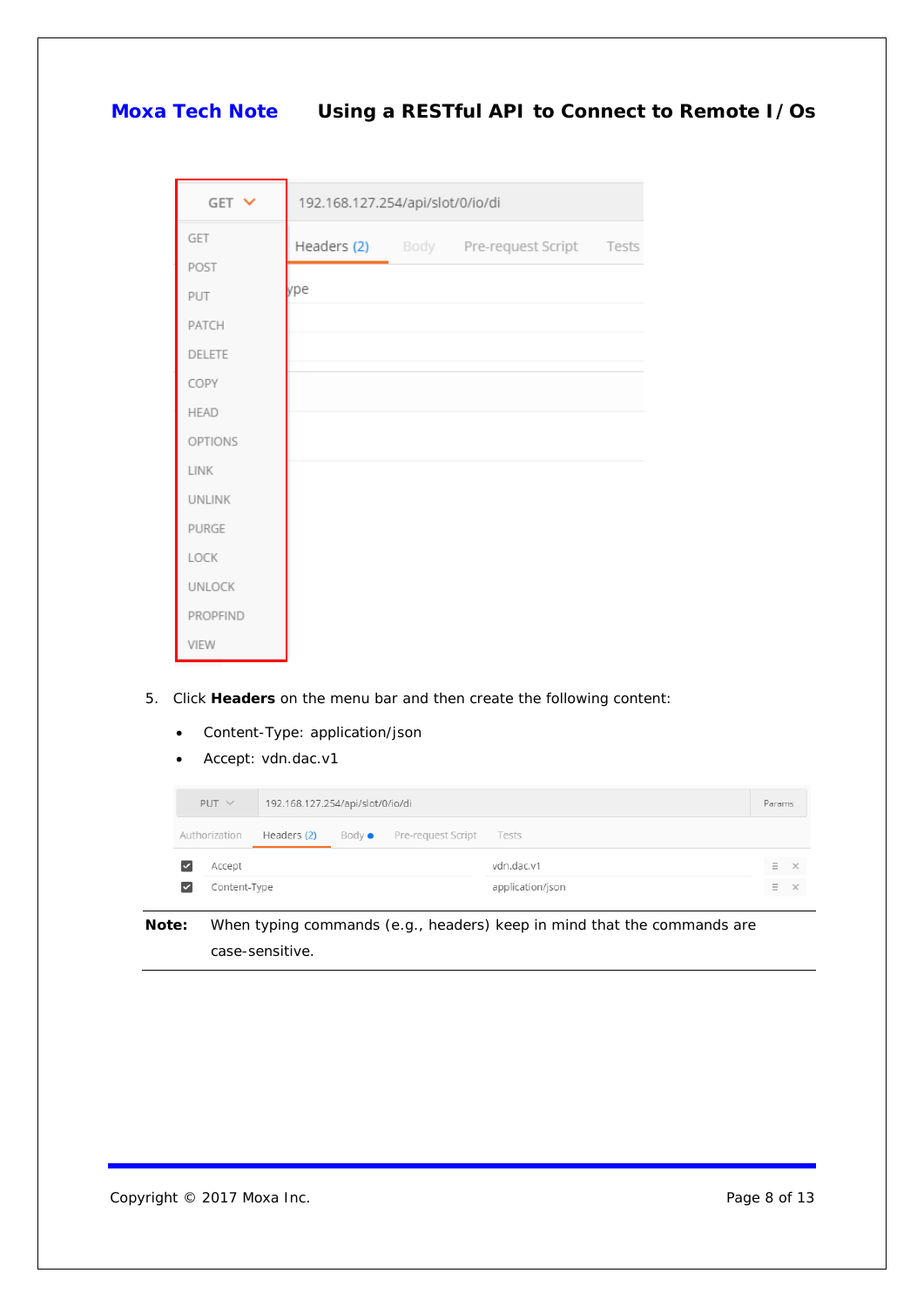#### <span id="page-8-0"></span>**How to deploy GET and PUT methods with the ioLogik E1200**

- 1. Refer to **Appendix C of the E1200 series user's manual: RESTful API Default Address Mappings** for API map details. The **GET** and **PUT** methods are supported. (We use the E1212 module with 8 DIs and 8 DIOs to illustrate.)
- 2. Enter the request URL based on the IP address, file type, and API map. For this example, the request URL should be written as follows:

# **192.168.127.254/api/slot/0/io/di**

**GET** example

| $GET \vee$ | 192.168.127.254/api/slot/0/io/di | Params |
|------------|----------------------------------|--------|
|------------|----------------------------------|--------|

3. To use the GET method, click the **Send** button. You should see the status code, response time, and results.

|                                        | Body Cookies Headers (6) Tests                 |     | Status: 200 Ok Time: 160 ms |
|----------------------------------------|------------------------------------------------|-----|-----------------------------|
| Pretty                                 | HTML $\times$ $\overline{=}$<br>Raw<br>Preview | □ Q | Save Response               |
| $i \quad 1 \quad \{$<br>$\overline{2}$ | "slot": $\theta$ ,                             |     |                             |
| $\overline{3}$                         | "io": $\{$                                     |     |                             |
| $\varDelta$                            | "di": [                                        |     |                             |
| 5                                      |                                                |     |                             |
| 6                                      | "diIndex": 0,                                  |     |                             |
| $\overline{\phantom{a}}$               | "diMode": 0,                                   |     |                             |
| $\,$ 8                                 | "diStatus": 0                                  |     |                             |
| $\overline{9}$                         | },                                             |     |                             |
| 10                                     | ſ                                              |     |                             |
| 11                                     | "diIndex": 1,                                  |     |                             |
| 12                                     | "diMode": 0,                                   |     |                             |
| 13                                     | "diStatus": 0                                  |     |                             |
| 14                                     | },                                             |     |                             |
| 15                                     | €                                              |     |                             |
| 16                                     | "diIndex": 2,                                  |     |                             |
| 17                                     | "diMode": 0,                                   |     |                             |
| 18                                     | "diStatus": 0                                  |     |                             |
| 19                                     | },                                             |     |                             |
| 20                                     | €                                              |     |                             |
| 21<br>22                               | "diIndex": 3,                                  |     |                             |
| 23                                     | "diMode": 0,<br>"diStatus": 0                  |     |                             |
| 24                                     |                                                |     |                             |
| 25                                     | },<br>€                                        |     |                             |
| 26                                     | "diIndex": 4,                                  |     |                             |
| 27                                     | "diMode": 0,                                   |     |                             |
| 28                                     | "diStatus": 0                                  |     |                             |
| 29                                     | },                                             |     |                             |
| 30                                     | ſ                                              |     |                             |
| 31                                     | "diIndex": 5,                                  |     |                             |
| 32                                     | "diMode": 0,                                   |     |                             |
| 33                                     | "diStatus": 0                                  |     |                             |
| 34                                     | }                                              |     |                             |
|                                        |                                                |     |                             |

Copyright © 2017 Moxa Inc. Copyright © 2017 Moxa Inc.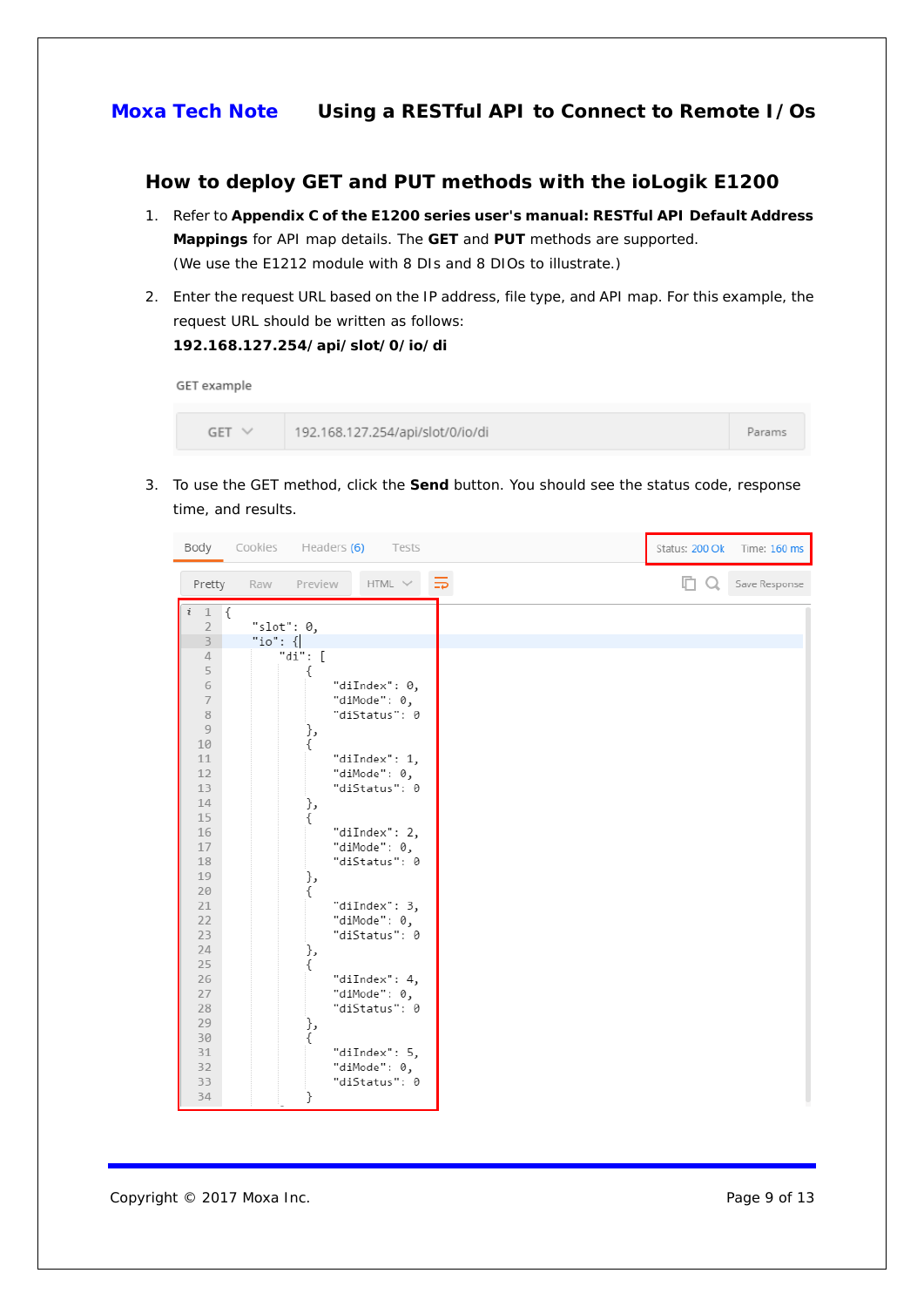4. To use the PUT method, first locate the **Body** tag and select **raw** to edit the contents. The format is the same as for the GET results.



5. Click **Send**. You should see the status code, response time, and results.

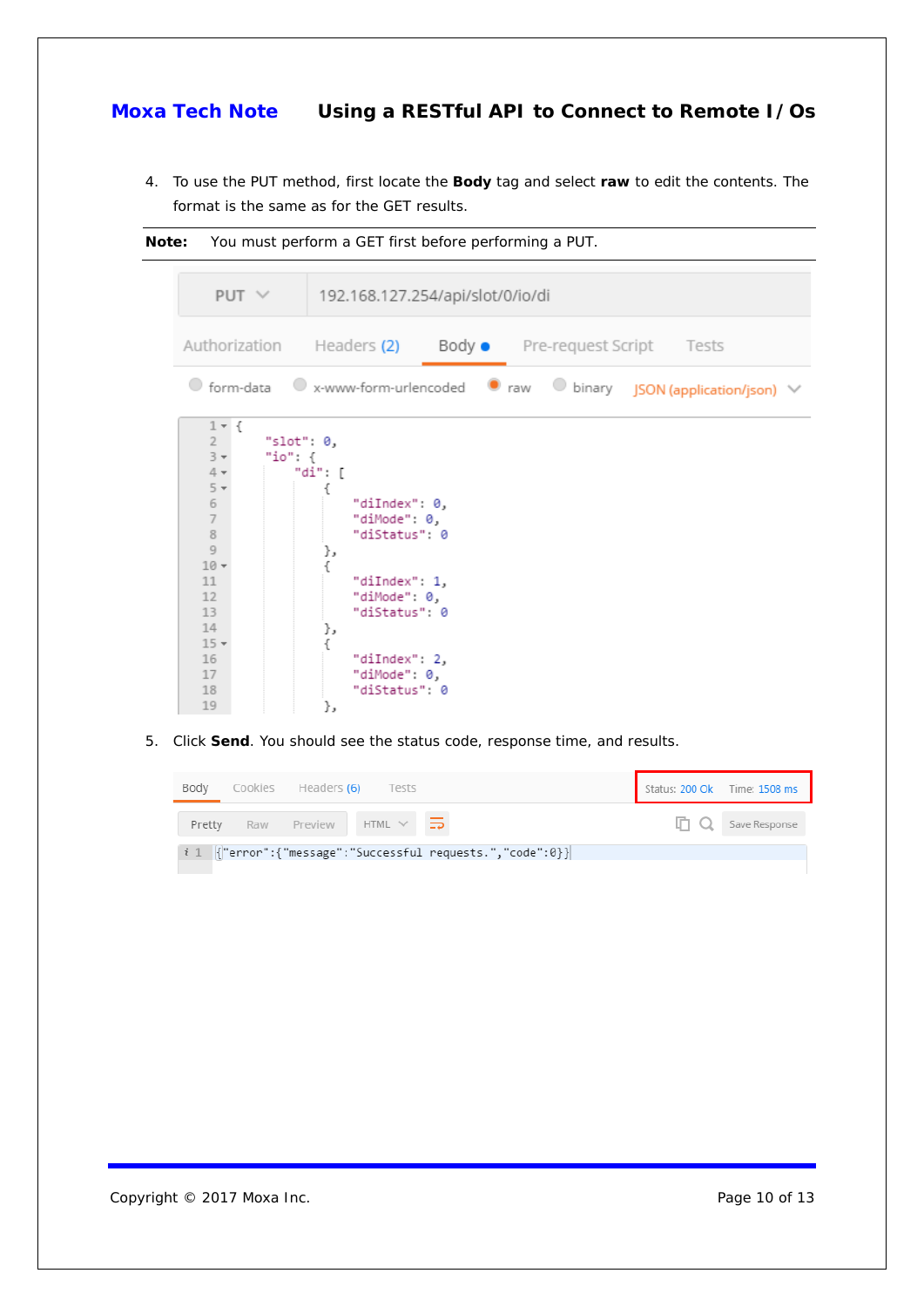#### <span id="page-10-0"></span>**Troubleshooting reference**

The ioLogik E1200 series supports various combinations of I/O points. To get detailed data structure information for troubleshooting purposes, use the ioSearch utility's built-in help tool.

Path: Help → ioSearch Help → RESTful API → ioLogik E1200 RESTful API

| MOXA ioSearch                                                             |                                 |                    | ioSearch Help                                                                                                   |
|---------------------------------------------------------------------------|---------------------------------|--------------------|-----------------------------------------------------------------------------------------------------------------|
| Help<br>File<br>- Sort<br>System                                          |                                 | ∣∼                 | Ũ.<br>匯<br>a<br>⇦<br>Hide<br>Print<br><b>Back</b><br>Options                                                    |
| Host:192.168.127.<br>8-9<br><b>⊟-∈N</b> ioSearch<br>192.168.127.254<br>Ėŀ | ioSearch Help<br>About ioSearch | $ $ mote $ $ / $ $ | Contents<br>Search<br>Index<br>⊟-QD ioSearch Help<br>$\boxed{?}$ Introduction                                   |
|                                                                           | Server Name                     | Model              | <b>Holland</b> Modbus Address and Register M<br>Fine EtherNet/IP Objects, Messages,<br><b>A</b> (C) RESTful API |
|                                                                           |                                 | E1212              | 2 ioLogik E1200 RESTful API                                                                                     |

The help file includes information related to data type, data structure, supported methods, sample code (Curl, JavaScript, etc.), and response codes.

|  | Note: Some of the sample code does not apply to the ioLogik E1200 series. |  |  |  |
|--|---------------------------------------------------------------------------|--|--|--|
|--|---------------------------------------------------------------------------|--|--|--|



# <span id="page-10-1"></span>**5. The difference between RESTful APIs and MQTT**

MQTT (message queue telemetry transport) is another protocol that could be used for some IIoT applications. MQTT is appropriate for low power, small bandwidth applications that use lightweight data packets. MQTT differs from RESTful APIs in that MQTT requires using a network packet broker to parse publish/subscribe requests, whereas RESTful API packets can get data directly from web services via HTTP commands. The characteristics of MQTT make it easy for programming and management. However, MQTT is not particularly suitable for local networks or small-scale communication between devices because of the network packet broker requirement. Network packet brokers have the disadvantage of being relatively costly and difficult to integrate. The simple application diagrams shown below provide a clear illustration of how implementing

Copyright © 2017 Moxa Inc. Page 11 of 13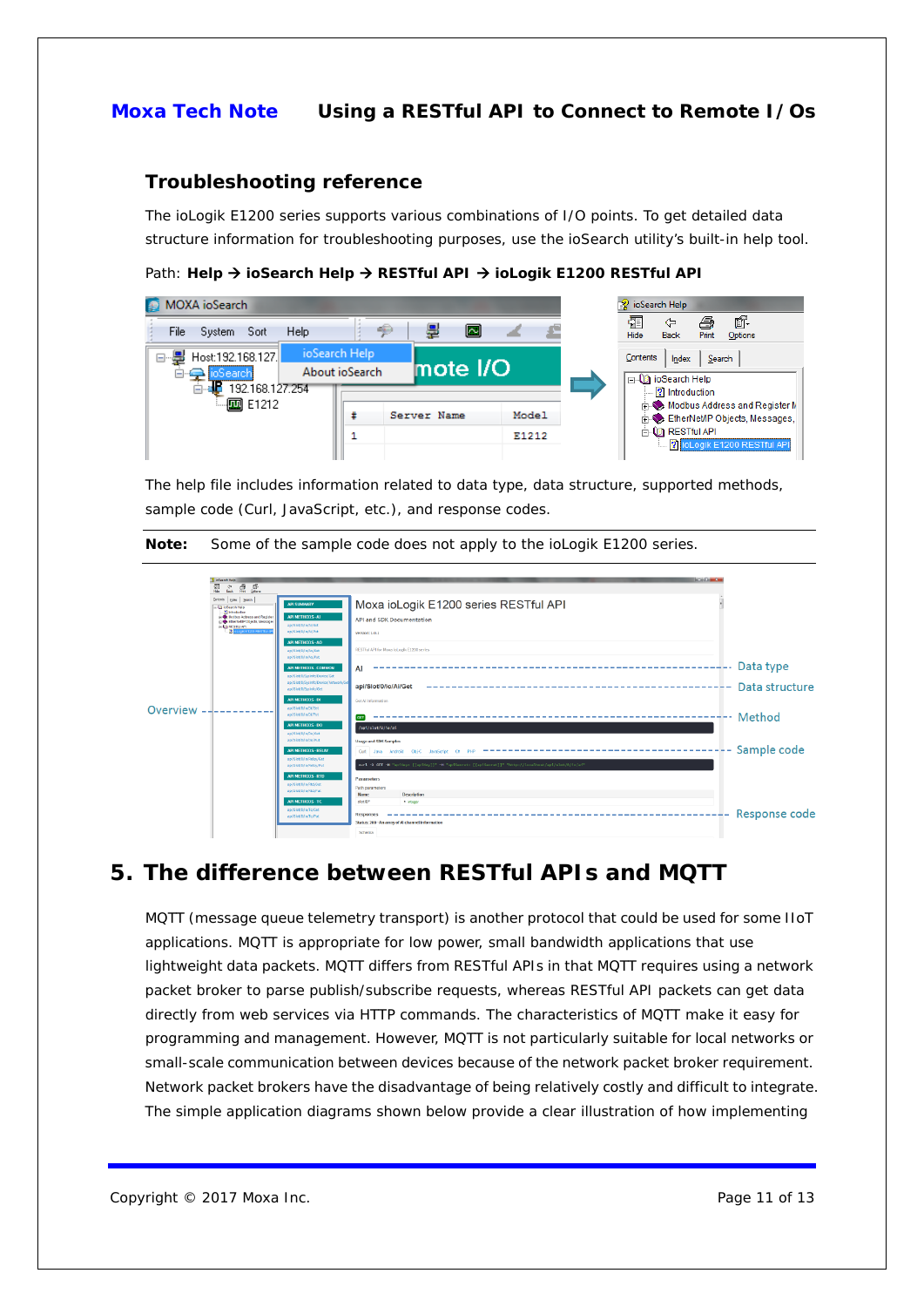MQTT requires a higher degree of complexity compared with a RESTful API implementation.

**RESTful API system structure**

# **RESTful API System Structure** 1. HTTP Request **HTTP Response** Client 1. HTTP Request 2. HTTP Respons Server Client

#### **MQTT system structure**



Copyright © 2017 Moxa Inc. extended the control of 13 Page 12 of 13